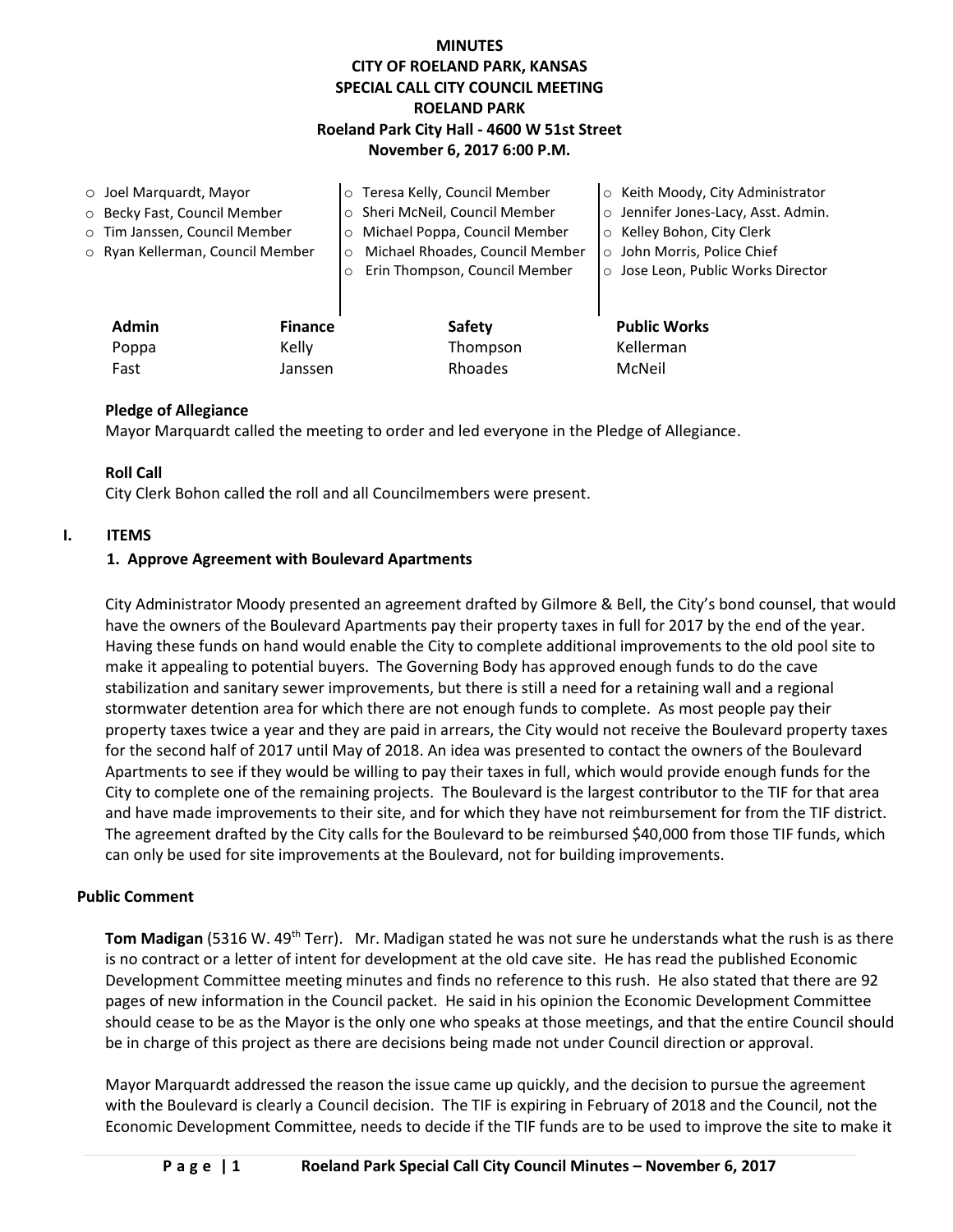easier for developers. He said the funds have to be used by February 2018, which is a short time to get things done.

CMBR Fast said they have known for 20 years this TIF was going to end. She added that a month ago Mr. Moody called the Boulevard Apartment owners to find out if they would be willing to enter such an agreement, and she asked who authorized him and the Mayor to call the Boulevard without bringing it to the Council's attention.

Mayor Marquardt said they have known for 20 years about the TIF, but obviously the current administration has not been in office that long. He stated this was an idea that was brought forward as a creative way to try to figure out how to make the most of the site. The call to the Boulevard was made to vet it preliminarily and was not a deal negotiation at all. He said there was no point in bringing something to the Council if the Boulevard was not open to it. It was not until last week that the Boulevard even responded.

CMBR Fast asked why the Council was never notified of this even happening. Mayor Marquardt responded the idea only happened within the past month.

CMBR Rhoades said there is a limited amount of money in the TIF 3. The Boulevard has never asked for reimbursement from the TIF fund to do improvements for their site for which they are eligible. If they had asked for reimbursement the Council would have been hard-pressed not to give them the funds. Even after reimbursing them \$40,000, it still puts the City \$70,000 ahead.

City Administrator Moody said they anticipated spending more in 2017 than they will likely spend. The reason they showed a transfer from the General Fund to the TIF was to cover for the shortfall. The money from the agreement would be repaid to the General Fund. They are getting more done on the site than what they initially anticipated are just trying to get a little bit more done. This will make the property more valuable and puts them in a better position where the potential buyer or developer is less likely to request more incentives to complete the site. Installing a regional detention facility benefits all of the lots.

CMBR Kellerman asked how they would enforce the Boulevard to pay their taxes by the end of the year. City Attorney Maurer stated they could be sued for breach of contract if they entered the agreement with the City and then did not follow through.

CMBR Thompson would note that a contract is more legally binding than a letter of intent and every contract hinges on someone suing the other party for breach of contract.

CMBR McNeil asked why it took so long for the Boulevard to get back with the City. Mayor Marquardt said it is a unique personality that they are working with and they are also very busy and have a lot of properties. They did not realize at first what everybody has to gain by entering this agreement. Mayor Marquardt said it is unsettling when someone does not work with you on something that would benefit all parties.

CMBR Poppa said the Council can approve the contract, but it would still need to be signed by the Boulevard. If they do not sign it, then the City will not do the work.

Mayor Marquardt said ideally it would be signed within the week and they have let the owner know for this to work for everyone, it has to be turned around very quickly. The owner said he understood that point.

CMBR Kellerman said it would have been nice to know about this earlier as opposed to when the agenda went out that they were going to have a special call Council meeting in regards to this. CMBR Kellerman said this is a backdoor deal with a \$40,000 kickback to the Boulevard in exchange for the City taking a loan from them.

CMBR Fast asked if anything would be put out for bid such as the engineer's design, the construction, or would they be exempting all bidding procedures.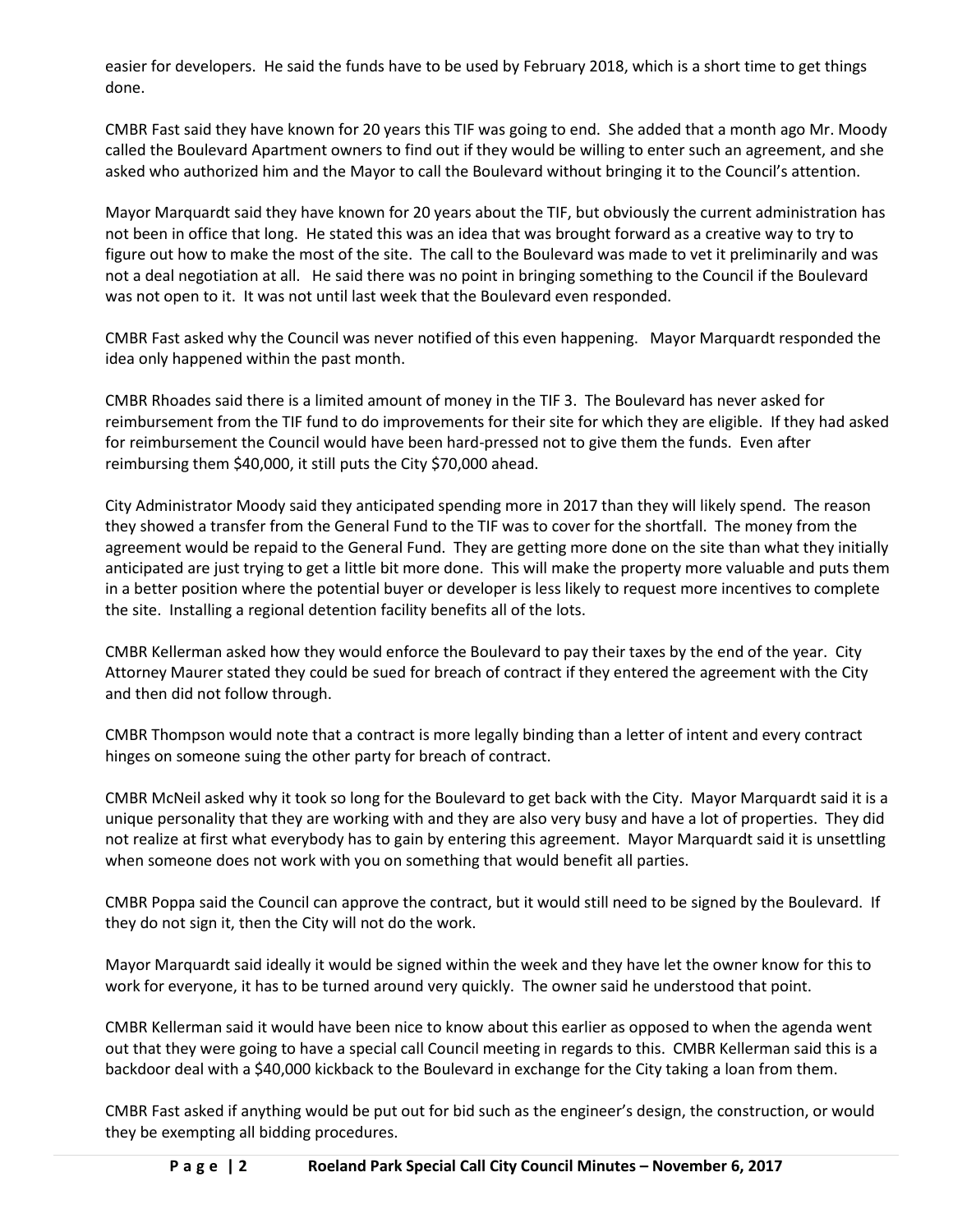City Administrator Moody anticipated using SKW, the same engineers that have done the design work for the project all along. As far as the construction work they have a contract in place with Pyramid Construction who has provided a price for the sanitary sewer work. He did get another firm to give a price for comparison. He anticipate going through the same process for the stormwater detention because of the short time period and did not believe there was enough time to go through the formal bid process.

CMBR Fast stated this really concerns her. They have seen SKW be over \$100,000 wrong in their pricing, like several times on the roof of the Community Center. She said if they put this out for bid, it could easily save over \$100,000. She has a lot of problems with exempting the City bid procedures that could potentially bring down the price.

CMBR Rhoades asked once the project has started and the funds have been allocated from the TIF, how much is going to be allocated and does it need to be completed by a certain day?

City Attorney Maurer believes that Gilmore Bell takes the position that in order to satisfy the Kansas TIF statute the City needs to complete the work. Their caution is that they need to get it under contract and get it done so that the money is paid out.

CMBR Rhoades said this is not a kickback as the Boulevard has already done work on the apartments and the monies would be a reimbursement for that. The City should want the Boulevard to continue to do work on their property and to invest in their property and increase the property value there, which generates more tax revenue to the City.

CMBR McNeil asked if the work needs to be completed by February of 2018 in order to comply with the expiration of the TIF.

Ms. Jones-Lacy said she has spoken with bond counsel and other colleagues in other communities that have TIFs to find out their methodology of expenditure. Gilmore Bell indicated that the TIF law in Kansas is actually silent on whether every dollar has to be expended prior to the deadline of February 28, 2018. She asked them whether they can encumber a contract in its entirety with the intention of spending the entire amount and they believe that would be a good middle ground. They tend to take a conservative stance if the law is silent, but said it is in the City's best interest to get it all done ahead of time and that is the best case scenario. Under the circumstances and considering the tight time frame, it is her opinion that they should be able to encumber a contract prior to February 28<sup>th</sup> with the intention of spending all the money in that same year as long as long as they are done spending it by the end of the year.

If a contract is in place, they are committing all the money before February 28, 2018. This would be a better situation than paying in advance, which is the only other alternative, and the work will not be done by February  $28^\mathrm{th}$ .

[Inaudible; recording static]

CMBR Rhoades asked if it cannot be done in time and the City wants to move forward, then he would like to see them go through the formal bid process.

City Administrator Moody said getting most of the work done is possible, but did not believe it would all be completed by February 28<sup>th</sup>.

**MOTION:** CMBR THOMPSON MOVED AND CMBR RHOADES SECONDED TO APPROVE THE AGREEMENT WITH THE BOULEVARD APARTMENTS FOR FULL PAYMENT OF 2017 TAXES BY THE DUE DATE OF DECEMBER 31, 2017, IN EXCHANGE FOR REIMBURSEMENT OF \$40,000 OF SITE IMPROVEMENTS, WHICH ARE ELIGIBLE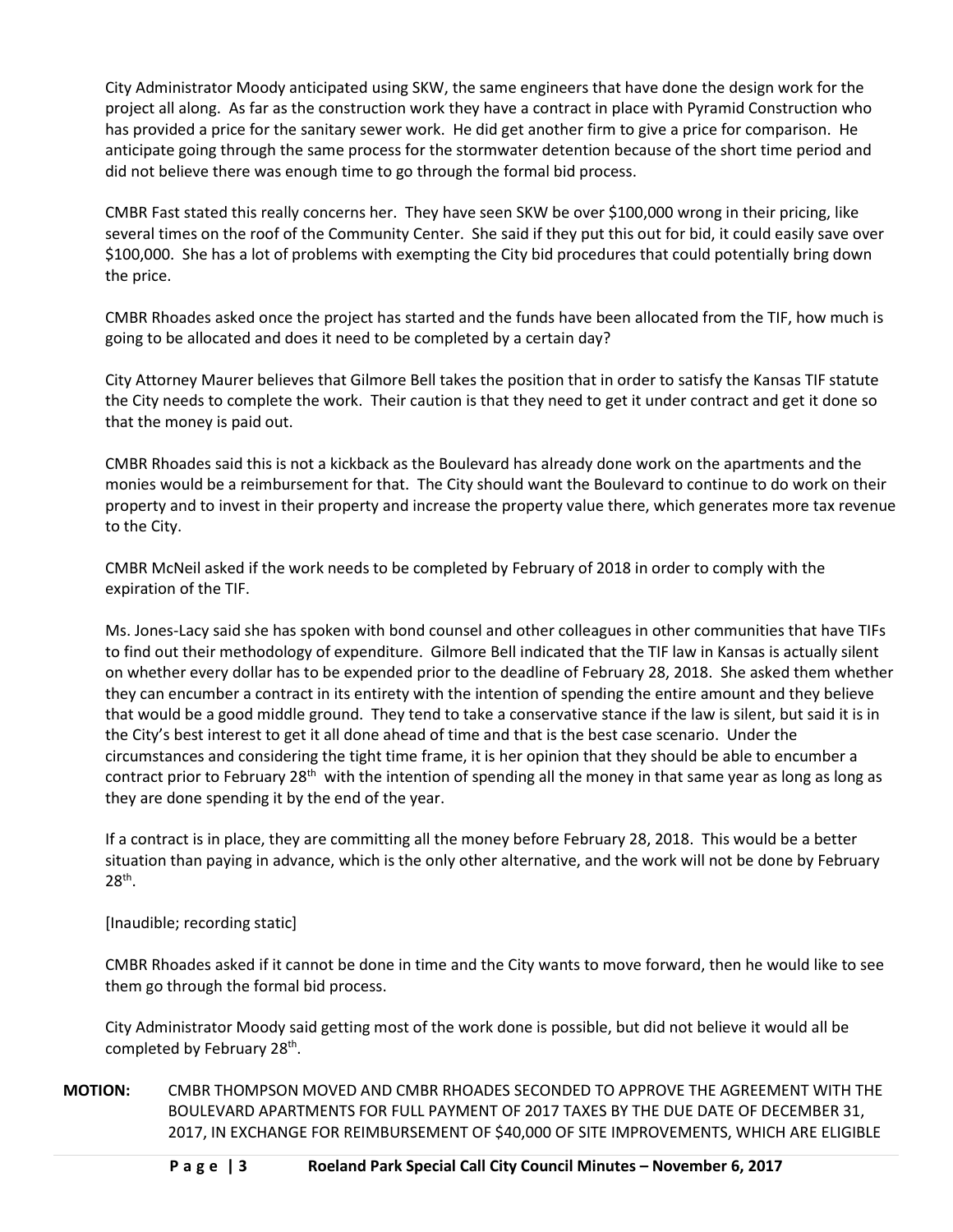UNDER TIF 3 REDEVELOPMENT PLAN. (MOTION CARRIED 5-3 WITH CMBRS MCNEILL, FAST AND KELLERMAN VOTING NO.

## **POLL THE COUNCIL**

McNeil - N Fast - N Rhoades - Y Janssen - Y Kellerman - N Thompson - Y Kelly - Y Poppa - Y

#### **2. Approve Budget for Site Improvements at the Rocks**

CMBR McNeil inquired where the money would come from if the actual bid is higher or if the engineer's estimates are off. She wanted to know if they would have to borrow money.

City Administrator Moody said the Council would have to approve how to fund the difference. They could opt not do the project and leave the money in the TIF fund, or they could identify resources from other capital reserve funds that are available.

CMBR McNeil had a question on the underground stormwater detention facility and whether the engineer's estimate as the facility has not yet been designed. She asked if there would be an additional charge for them to design that on top of what they are asking for.

City Administrator Moody said the estimate budget includes the engineering, the design and the work.

CMBR Fast asked if they would be notified of the final process. City Administrator Moody said if they follow the formal bid process, then all formal bid procedures conclude with the Council taking action regardless of the amount and even if it's within the budget limit.

CMBR McNeil asked if this was truly a time sensitive issue and thought maybe they could wait until they get better numbers.

Mayor Marquardt said tonight they are approving the idea to move ahead and then they will get the numbers to approve the project as they will be going to a formal bid process.

**MOTION:** CMBR POPPA MOVED AND CMBR THOMPSON SECONDED TO IMPROVE INCREASING THE CONTRACT FOR SITE IMPROVEMENTS AT THE OLD POOL SITE FROM \$1,150,000 TO \$1,218,000, A \$68,000 INCREASE USING ADDITIONAL RESOURCES ANTICIPATED TO BE RECEIVED IN JANUARY OF 2018 FROM THE TIF-3 FUND.

After further discussion CMBR Poppa amended his motion as follows:

**MOTION:** CMBR POPPA MOVED AND CMBR THOMPSON SECONDED TO APPROVE THE INCREASING THE CONTRACT FOR SITE IMPROVEMENTS AT THE OLD POOL SITE FROM \$1,150,000 TO \$1,218,000, A \$68,000 INCREASE, USING THE CITY'S BID PROCESS, PENDING A FORMAL OPINION FROM BOND COUNSEL THAT THE ENCUMBRANCE OF THE FUNDS WILL SATISFY THE STATE STATUTE REGARDING TIF FUNDS. (THE MOTION CARRIED 8-0)

#### **POLL THE COUNCIL**

FAST - Y MCNEIL - Y JANSSEN - Y RHOADES - Y KELLERMAN - Y THOMPSON - Y KELLY - Y POPPA - Y

#### **II. ADJOURN**

**MOTION:** CMBR KELLY MOVED AND CMBR POPPA SECONDED TO ADJOURN. (MOTION CARRIED 8-0)